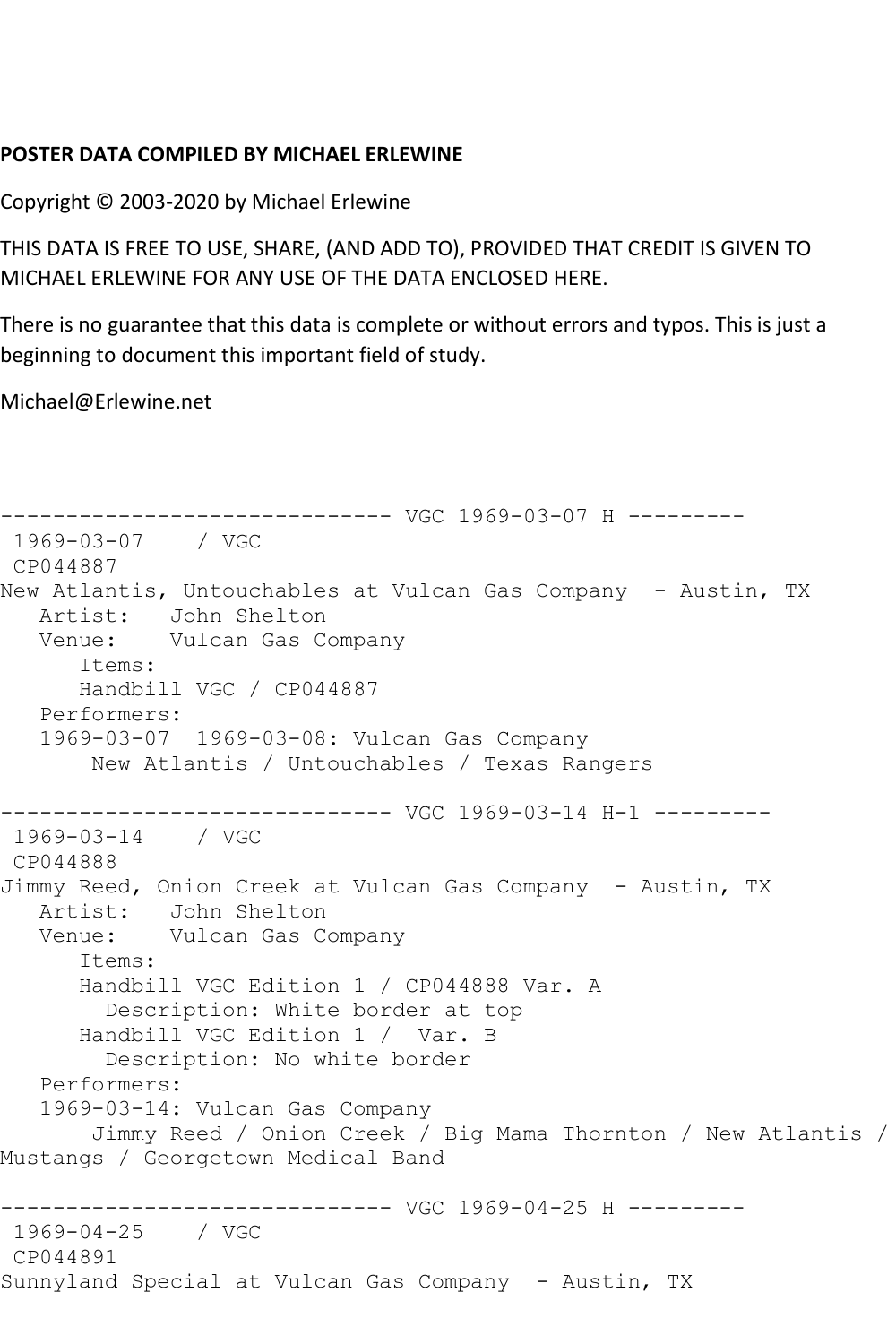Artist: John Shelton Venue: Vulcan Gas Company Items: Handbill VGC / CP044891 Performers: 1969-04-25 1969-04-26: Vulcan Gas Company Muddy Waters Sunnyland Special ------------------------------ 1969-10-31 P --------- 1969-10-31 / Sunnyland Special, Texas at Vulcan Gas Company - Austin, TX Artist: John Shelton Venue: Vulcan Gas Company Items: Original poster / Performers: 1969-10-31 1969-11-01: Vulcan Gas Company Sunnyland Special / Texas ------------------------------ VGC 1969-10-31 H --------- 1969-10-31 / VGC CP044913 Sunnyland Special, Texas at Vulcan Gas Company - Austin, TX Artist: John Shelton Venue: Vulcan Gas Company Items: Handbill VGC / CP044913 Performers: 1969-10-31 1969-11-01: Vulcan Gas Company Sunnyland Special / Texas ------------------------------ VGC 1970-02-06 P-1 --------- 1970-02-06 / VGC CP044923 Gas Comix at Vulcan Gas Company Notes: Comix Artist: John Shelton Venue: Vulcan Gas Company Items: Original poster VGC Edition 1 / CP044923 Performers: 1970-02-06 1970-02-28: Vulcan Gas Company Gas Comix ------------------------------ VGC 1970-03-10 P ---------